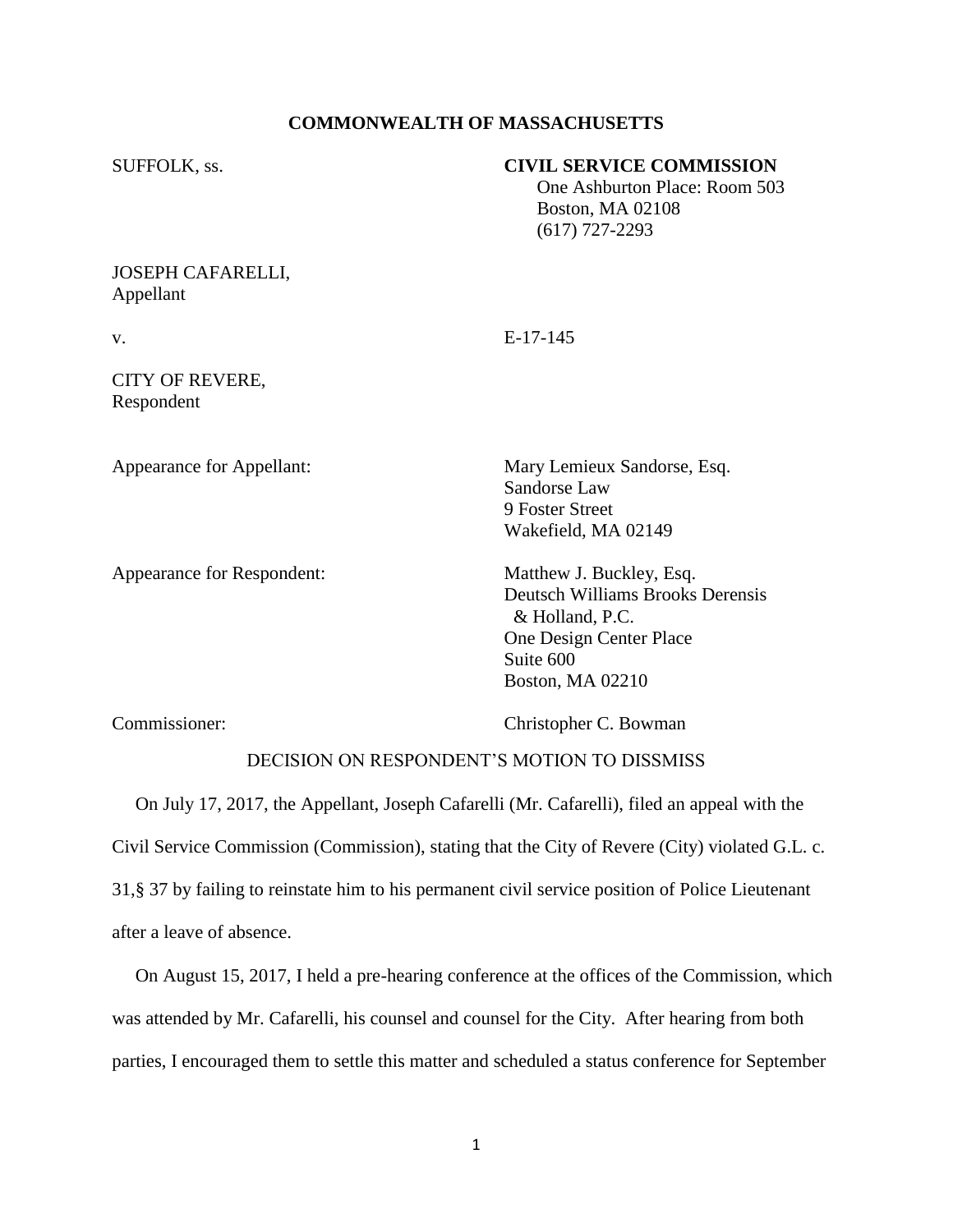26, 2017. That status conference was held and the parties reported that they had failed to reach a settlement agreement. The City filed a Motion to Dismiss and Mr. Cafarelli filed an opposition. The following relevant facts are not in dispute:

- 1. Mr. Cafarelli began employment with the City's Police Department as a police officer in 1992. He was promoted to sergeant in 1996 and to lieutenant in 2002. From 2002 to 2012, he served in the position of permanent police lieutenant.
- 2. On July 2, 2012, the City's mayor appointed Mr. Cafarelli to the non-civil service position of Police Chief.
- 3. A written five (5)-year employment agreement accompanied his appointment as Police Chief and entitled Mr. Cafarelli to six (6) month's written notice from the City of its intent not to renew his contract beyond the end date of June 30, 2017.
- 4. Section 15D of the employment agreement states:

"The City recognizes that the Chief holds the Civil Service position of Lieutenant in the Revere Police Department. The City agrees to allow the Chief to take a leave of absence from that Civil Service rank …"

5. G.L. c. 31, § 37 states in relevant part:

"No leave of absence for a period longer than three months, except one granted because of illness as evidenced by the certificate of a physician approved by the administrator, shall be granted pursuant to this paragraph without the prior approval of the administrator [the state's Human Resources Division]".

- 6. Neither the City nor Mr. Cafarelli sought approval from HRD for a leave of absence to exceed three (3) months.
- 7. On December 29, 2016, the Mayor provided Mr. Cafarelli with written notice that the City

did not intend to renew his contract beyond its end date of June 30, 2017. That notice stated

in part: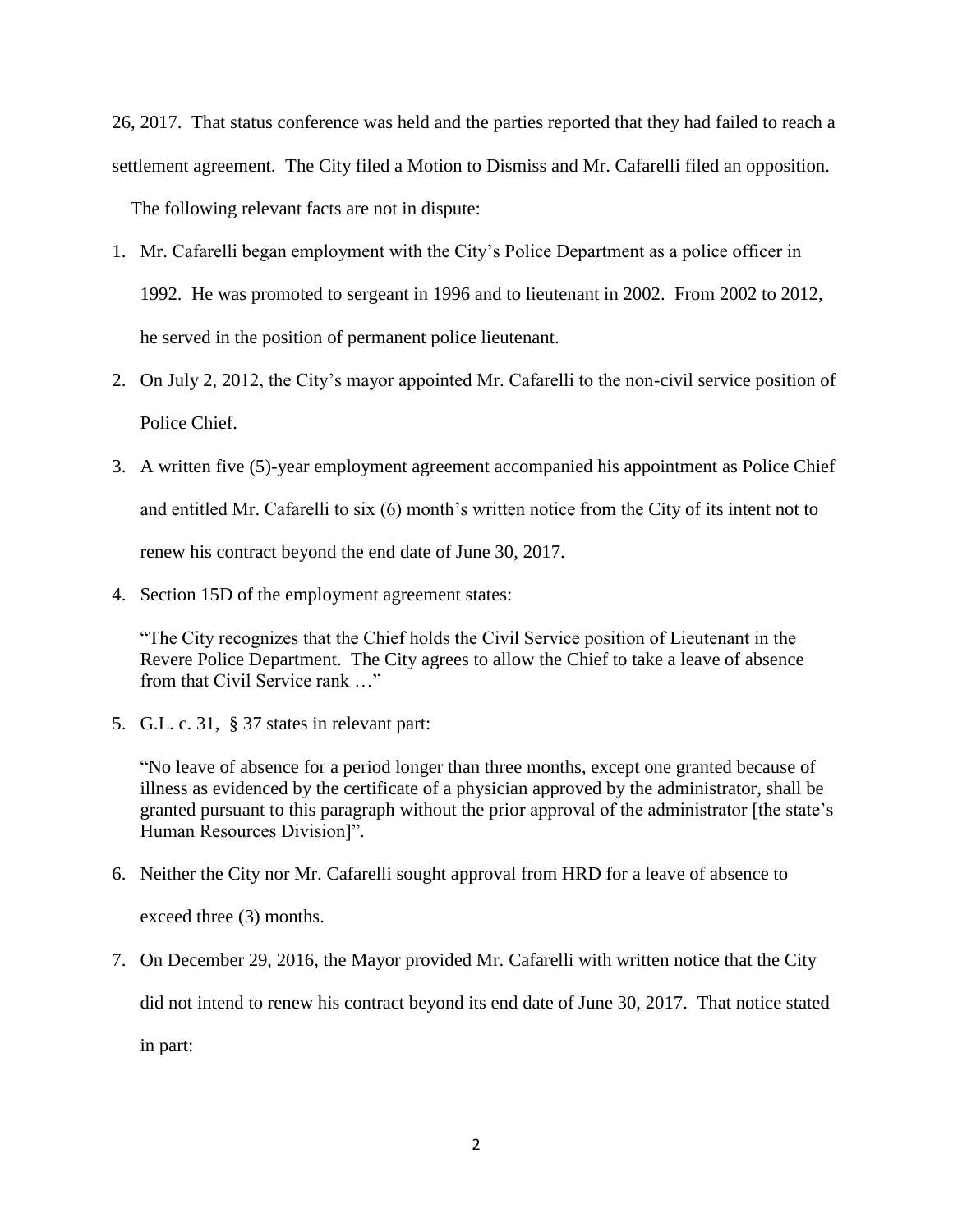"By the terms of the contract the City recognizes that you continue to hold the Civil Service rank of Lieutenant with the Revere Police Department and that you have been on leave of absence during your tenure as Chief. Therefore, you are eligible to return to that rank effective July 1, 2017. Please notify me, in writing, at least 30 days in advance of any intention you have to return to the position of Lieutenant so that appropriate arrangements can be made in terms of schedule and assignment."

8. In a letter dated July 10, 2017 to Mr. Cafarelli, the City's Mayor stated in part:

" … Your employment contract with the City has expired. As you are aware, it is not being renewed. In addition, you were specifically instructed on December 29, 2016 Notice of Intention not to Renew the Police Chief Employment Agreement to notify me in writing at least 30 days in advance of your intention to return to your former position of Revere Police Lieutenant. I have received no such notice. Your employment with the City has therefore ended as of June 30, 2017.

Further, it has been determined that certain provisions contained within your expired employment agreement are not legal. You should be aware that you are not entitled to reinstatement to your former Civil Service position unless I submit a request that you be reinstated, and that such request is approved by the Administrator of the Human Resources Division (HRD) of the Commonwealth. See G.L. c. 31, §46 (attached). You should be aware that concerns about your return [] have been raised by the Superior Officer's Union on behalf of current sergeants on the active promotional list for lieutenants, citing G.L. c. 31, § 46, which allows for reinstatement to a former Civil Service position only if certain conditions are met. Persons separated from a Civil Service position for more than five years, when there is a suitable list containing the names of two or more persons available for the appointment or promotion to such position, may not be reinstated to that position. Currently, there is an active list for both Lieutenant and Sergeant and you have been separated from your civil service position for more than five years."

9. The July 10, 2017 letter went on to state that, should Mr. Cafarelli seek reinstatement,

"disciplinary action against you is being considered …" including termination.

10. In a letter dated July 12, 2017 to the City's Mayor, then-counsel for Mr. Cafarelli stated in

part:

"Pursuant to the provisions of G.L. c. 31,  $\S 37$  and Paragraph 9 (sic) (D) of the contract ... duly executed on July 2, 2012, you are hereby informed that Lt. Cafarelli has returned to his civil service position of police lieutenant."

11. The July  $12<sup>th</sup>$  letter went on to state that the Mayor had no authority to prevent Mr. Cafarelli

form returning to his position, that his reliance on Section 46 of the civil service law was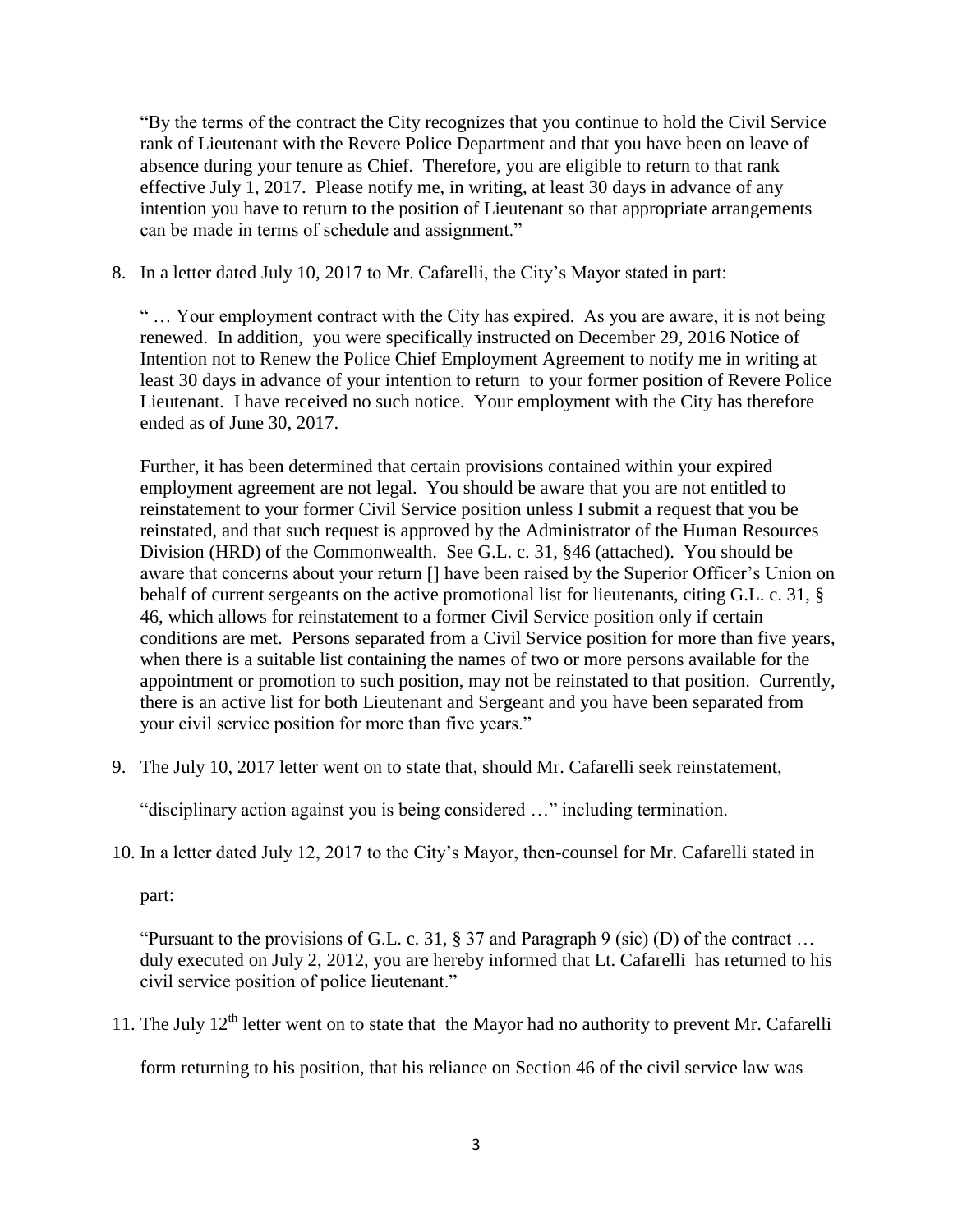misplaced and that allegations of misconduct against Mr. Cafarelli were "wholly irrelevant"

and that they "seriously question the legality and motive to include them in the notice."

12. This appeal followed on July 17, 2017.

## *Relevant Civil Service Law*

G.L. c. 31, s. 37 states, in relevant part:

"An appointing authority may grant a permanent employee a leave of absence or an extension of a leave of absence; provided that any grant for a period longer than fourteen days shall be given only upon written request filed with the appointing authority by such person, or by another authorized to request such leave on his behalf, and shall be in writing. The written request shall include a detailed statement of the reason for the requested leave and, if the absence is caused by illness, shall be accompanied by substantiating proof of such illness. A copy of the written grant shall be kept on file by the appointing authority, who shall, upon request, forward a copy thereof to the commission or administrator. No leave of absence for a period longer than three months, except one granted because of illness as evidenced by the certificate of a physician approved by the administrator, shall be granted pursuant to this paragraph without the prior approval of the administrator.

…

Any person who has been granted a leave of absence or an extension thereof pursuant to this section shall be reinstated at the end of the period for which the leave was granted and may be reinstated earlier**.** If the appointing authority, upon demand of such person, shall fail to reinstate him to his civil service position, such person may request a hearing before the administrator. The administrator shall proceed forthwith to hold such a hearing and to render his decision. (emphasis added)

If a person shall fail to return to his civil service position at or before completion of the period for which a leave of absence has been granted under any provision of this section, the appointing authority shall, within fourteen days after the completion of such period, give such person a written notice setting forth the pertinent facts of the case and informing him that his employment in such position is considered to be terminated, whereupon the employment of such person in such position shall terminate. The appointing authority shall file with the administrator a copy of such notice which shall state the date on which the employment of such person should be recorded as having terminated. The provisions of sections forty-one through forty-five shall not apply to a termination made under this paragraph. Nothing in this section shall be deemed to prevent the subsequent reinstatement of such person pursuant to section forty-six." (emphasis added)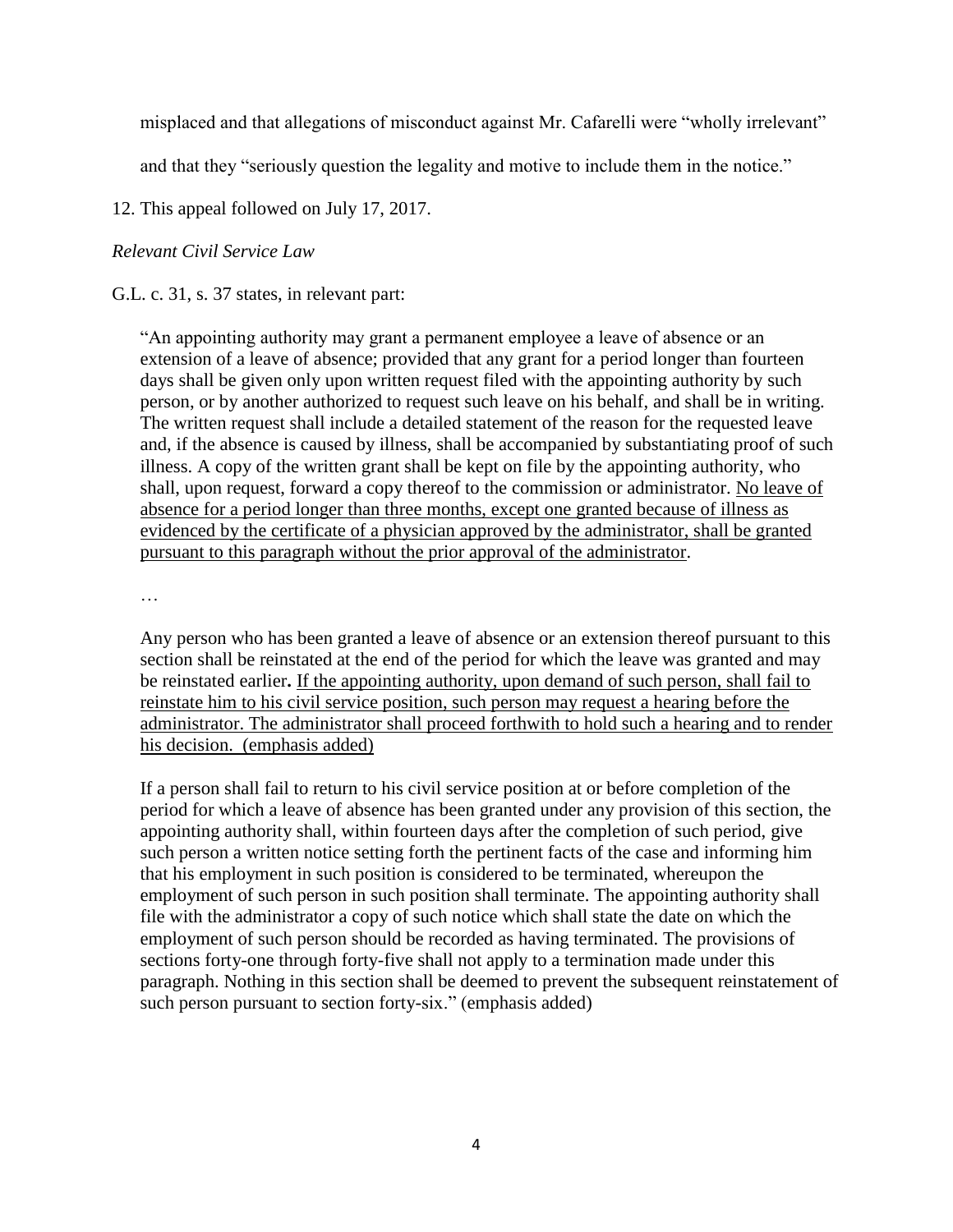#### G.L. c 31, s. 38 states in relevant part:

"If an appointing authority fails to grant such person a leave of absence pursuant to the provisions of the preceding paragraph or, after a request for a hearing pursuant to the provisions of this section, fails to restore such person to the position formerly occupied by him, such person may request a review by the administrator. The administrator shall conduct such review, provided that it shall be limited to a determination of whether such person failed to give proper notice of the absence to the appointing authority and whether the failure to give such notice was reasonable under the circumstances.

#### *Analysis*

 Citing a series of Commission and judicial decisions, the City argues that this appeal falls squarely under Section 37 of the civil service law, under which they argue the Commission has no jurisdiction. Mr. Cafarelli argues that the cases cited are distinguishable and/or that the contract here supercedes the civil service law.

 Ultimately, the dispute here involves whether Mr. Cafarelli was on an approved leave of absence from his position of police lieutenant and, if so, whether the City was and/or is obligated to return him to the position. That dispute falls squarely under Section 37 of the civil service law or, in the alternative, Section 38. The plain language of both of these sections state that the right of appeal is to the *state's Human Resources Division*. Further, prior Commission and judicial decisions have established that, if and when such appeal is filed with, heard and decided by HRD, there is no right to appeal that decision to the Commission. See Patruno v. City of Chicopee, 30 MCSR 43 (2017) (interpreting G.L. c. 31, § 37 to require civil service employees on leave who have not been reinstated to file an appeal with HRD, not the Commission); Hart v. Dep't of Environmental Mgmt., 11 MCSR 58 (1998) (dismissing a termination appeal for lack of jurisdiction pursuant to § 37 when the Appellant failed to return to his position after his leave of absence expired). See also, Sisca v.City of Fall River, 65 Mass.App.Ct. 266, 270 (2005) (failure of the appointing authority to restore employee or grant